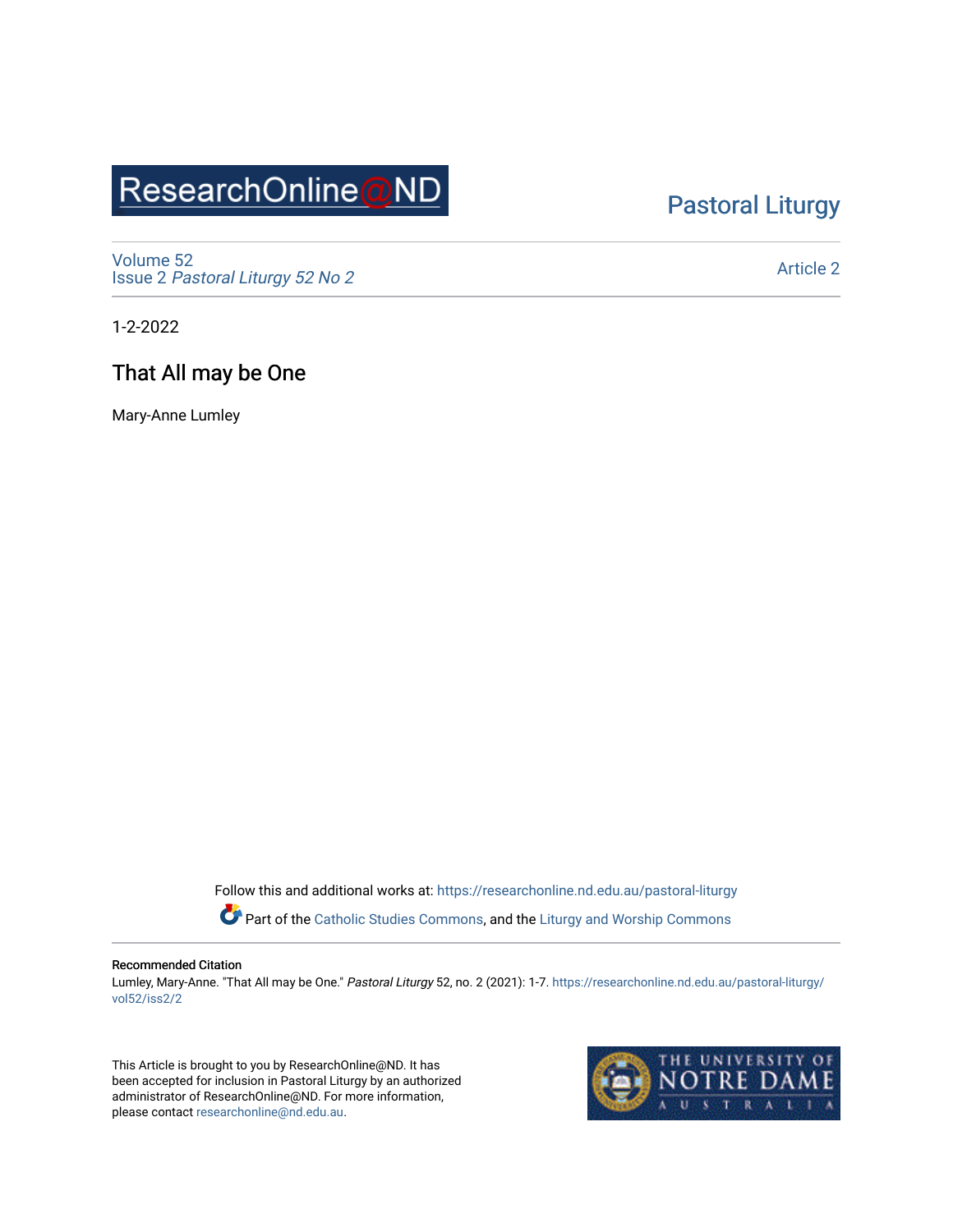

## **That all may be one: on being guardians of the Sacrament of Unity** By Mary-Anne Lumley

*This article is peer reviewed*

*I ask not only on behalf of these, but also on behalf of those who will believe in me through their word, that they may all be one. As you, Father, are in me and I am in you, may they also be in us. The glory that you have given me I have given them, so that they may be one, as we are one, I in them and you in me, that they may become completely one.*

John17:20-23

An *aggiornamento*, a bringing up to date of the Church in the modern world, was the vision of the Second Vatican Ecumenical Council, 1962-1965. This year marks the sixtieth anniversary of the opening of the council, which was convoked by Pope John XXIII, although arguably the seed was already sown during the papacy of his predecessor. Worldwide, the Church has begun a synodal journey. According to Archbishop Mark Coleridge of Brisbane, the synodal path is 'from the heart of Vatican II's understanding of the Church as the pilgrim people of God' who are called to share in responsibility for mission. 1 In Australia, the Plenary Council process interweaves with that of the synod; both call the baptised into holiness and communion. Pope Francis has iterated that his spirituality is formed by the Second Vatican Council and when he issued the *motu proprio*, *[Traditionis Custodes](https://www.vatican.va/content/francesco/en/motu_proprio/documents/20210716-motu-proprio-traditionis-custodes.html)* in July 2021, he emphasised that the Roman Missal reformed by Vatican II and promulgated by Pope Paul VI in 1970 is the 'unique expression of the *lex orandi* of the Roman Rite'. <sup>2</sup> This paper seeks to outline some of the articles of *Traditionis Custodes* and why Pope Francis has deemed it necessary at this time. There is reference to reasons why some Catholics might be drawn to the Tridentine Mass and some pastoral considerations and responses. The intent in this discussion is to avoid polemics and to propose, for the whole Church, a renewed and deeper engagement with the teaching of Vatican II.

### **THE VITALITY OF THE ROMAN RITE**

For many centuries Christian communities have been nourished by the Mass of the Roman Rite, the liturgy as reformed by mandate of Vatican II.<sup>3</sup> During this time it has evolved in many disparate contexts from the early Church to the Council of Trent in the sixteenth century. Keith Pecklers has documented some of these varied circumstances which include: the Latin language taking over from Greek in the third and fourth centuries; early texts composed by bishops and priests being collated, copied and shared; more formal structures being integrated into the liturgy, in addition to flourishes from other societies in Europe and beyond; the lack of theological understanding, liturgical abuses and even superstitious practices resulting from a growing separation of the papacy and local church communities, compounded by lack of training for priests. <sup>4</sup> Hence, the Council of Trent sought to formalise the Mass to be universally recognisable.

- 2 Francis, *Traditionis Custodes,* Motu proprio, Vatican website, July 16, 2021, art. 1. [https://www.vatican.va/content/francesco/en/motu\\_proprio/documents/20210716-motu-proprio-traditionis](https://www.vatican.va/content/francesco/en/motu_proprio/documents/20210716-motu-proprio-traditionis-custodes.html)[custodes.html](https://www.vatican.va/content/francesco/en/motu_proprio/documents/20210716-motu-proprio-traditionis-custodes.html)
- 3 Tom Elich, "Celebrating the Traditional Mass", *Liturgy News* 51, no.3 (2021): 7.
- [https://www.liturgybrisbane.net.au/resources/liturgy-news/issues/vol-51-no-3-spring-2021/.](https://www.liturgybrisbane.net.au/resources/liturgy-news/issues/vol-51-no-3-spring-2021/)

<sup>1</sup> Mark Coleridge, "Homily at the Launch of Synod 2021-23", *Homilies, Archdiocese of Brisbane*, October 24, 2021. <https://brisbanecatholic.org.au/articles/homily-at-the-launch-of-synod-2021-23/>

<sup>4</sup> Keith Pecklers, *The Genius of the Roman Rite* (London: Burns & Oates, 2009), 7-19.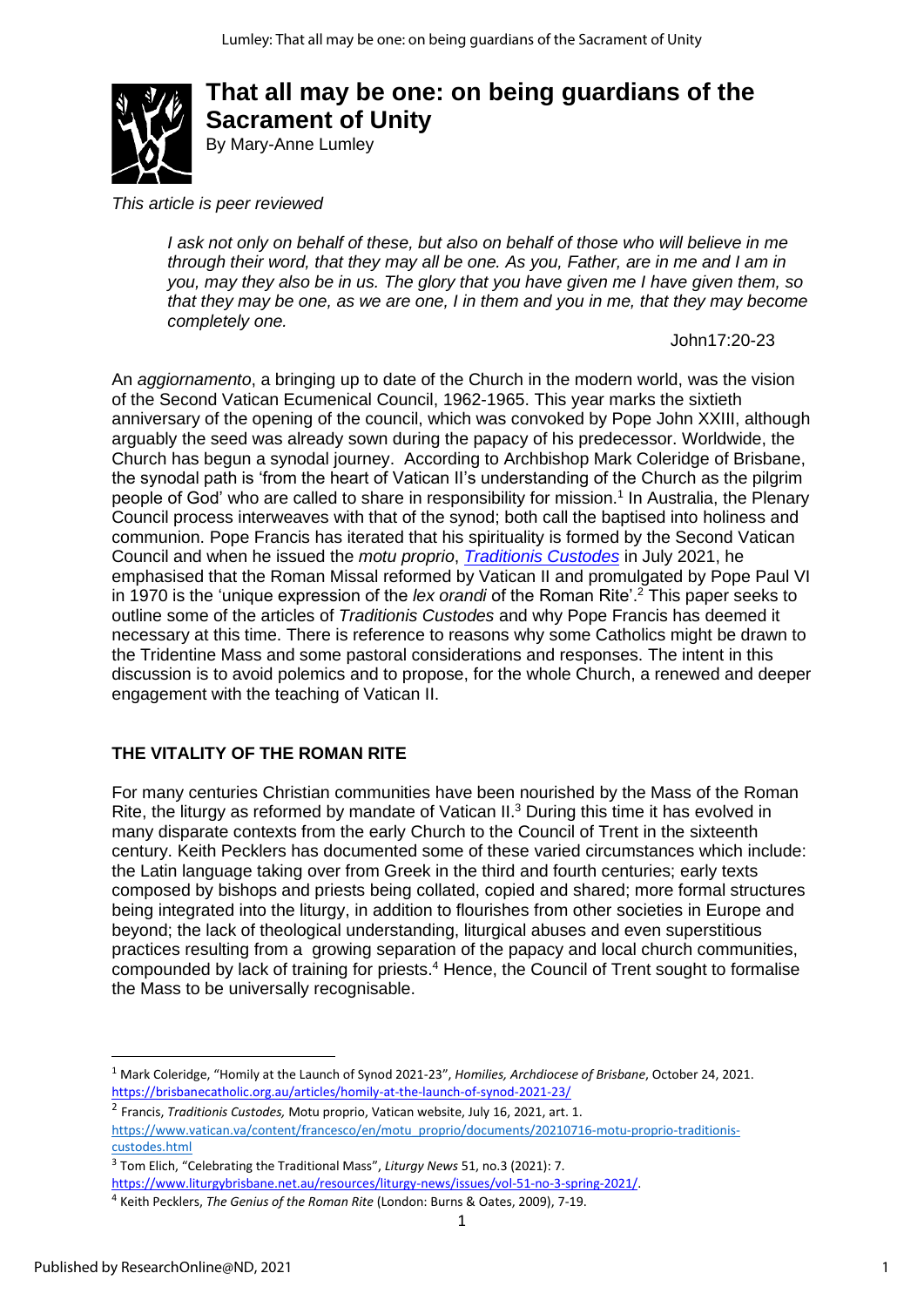Pecklers proposes the view that the Roman Rite has 'endured to our own day precisely because of its capacity to adapt and be shaped by the distinct cultures where it has been celebrated'.<sup>5</sup> In the mid-twentieth century, the reformed *Missale Romanum* was one of the fruits of the Vatican II, with the constitution *Sacrosanctum Concilium* having mandated that the 'substantial unity of the Roman Rite [be] preserved'.<sup>6</sup> The Roman Rite embraces the 'soberness' of continuity with its origins, yet the 'sense' of being animated and shaped in varying cultural circumstances.<sup>7</sup> It is incumbent on the Church, according to Pecklers, to continue to be proactive and intentional in 'contextualising and incarnating that Roman Rite within the diverse cultural contexts in which it is lived and celebrated.<sup>'8</sup>

#### **TRADITIONIS CUSTODES & VATICAN II**

Translated as 'Guardians of the Tradition', *Traditionis Custodes* is addressed to bishops who, as Cardinal Blaise Cupich of Chicago elaborates, 'share responsibility for the whole Church' as custodians of the teaching passed on from the apostles. <sup>9</sup> At the heart of *Traditionis Custodes*, *Summorum Pontificum* and *Ecclesia Dei,* issued respectively by Pope Francis, Pope Benedict and Pope John Paul, is a desire for ecclesial unity, a unity that is made manifest through the celebration of the Eucharist and articulated in the documents of Vatican II, including *Lumen Gentium*. *Lumen Gentium* affirms that by 'sharing in the body of the Lord in the breaking of the Eucharistic bread, we are taken up into communion with him and with one another'.<sup>10</sup> Martos argues that the conciliar revisions of the Mass, inviting 'greater congregational participation', were directed towards a deeper understanding of the Eucharist as a 'sign of Christian unity'.<sup>11</sup> Citing *Lumen Gentium*, he observes that unity is the most frequently occurring theme in discussion of the Eucharist.<sup>12</sup> Solari asserts that such unity is more than a vague feeling of 'togetherness'; more accurately 'the Church is … communion itself'.<sup>13</sup> Surely this is the unity for which Jesus prayed during the Last Supper discourse (John 17: 20-26). The Church is Christ's body and, in celebrating the Liturgy of the Church, the faithful 'should be drawn day by day into ever more perfect union with God and with each other, so that finally God may be all in all'.<sup>14</sup>

In *[Traditionis Custodes](https://www.vatican.va/content/francesco/en/motu_proprio/documents/20210716-motu-proprio-traditionis-custodes.html)* and its [accompanying letter,](https://www.vatican.va/content/francesco/en/letters/2021/documents/20210716-lettera-vescovi-liturgia.html) Pope Francis expresses the commitment to 'press on ever more in the constant search for ecclesial communion'.<sup>15</sup> He calls on each local bishop – in his competence as 'moderator, promoter, and guardian of the whole liturgical life of the particular Church entrusted to him' – to cooperate in referring to the authority of the teachings of Vatican II with the *Missale Romanum* mandated in 1970. 16

[gentium\\_en.html.](https://www.vatican.va/archive/hist_councils/ii_vatican_council/documents/vat-ii_const_19641121_lumen-gentium_en.html)

<sup>5</sup> Pecklers, *The Genius of the Roman Rite*, ix.

<sup>6</sup> Second Vatican Council, "Constitution on the Sacred Liturgy *Sacrosanctum Concilium* (hereafter *SC*), 4 December, 1963," sec. 38, [https://www.vatican.va/archive/hist\\_councils/ii\\_vatican\\_council/documents/vat-](https://www.vatican.va/archive/hist_councils/ii_vatican_council/documents/vat-ii_const_19631204_sacrosanctum-concilium_en.html)

[ii\\_const\\_19631204\\_sacrosanctum-concilium\\_en.html](https://www.vatican.va/archive/hist_councils/ii_vatican_council/documents/vat-ii_const_19631204_sacrosanctum-concilium_en.html)

<sup>7</sup> Edmund Bishop, "The Genius of the Roman Rite," *Liturgica Storica: Papers on the Liturgy and Religious Life of the Western Church*, Westminster (1918), cited by Pecklers, *The Genius of the Roman Rite*, 1.

<sup>8</sup> Pecklers, *The Genius of the Roman Rite*, 21.

<sup>9</sup> Blaise J Cupich, "Pope Francis' Latin Mass reforms are necessary to secure Vatican II's legacy", *America Magazine*, 10 November 2021[, https://www.americamagazine.org/faith/2021/11/10/cupich-traditionis-custodes-latin-mass-](https://www.americamagazine.org/faith/2021/11/10/cupich-traditionis-custodes-latin-mass-241806?utm_source=piano&utm_medium=email&utm_campaign=15807&pnespid=uaNsATgXZL4QiqObpzPuDoKcrhOhCcJ9PPTgnfZu9Q1mZ1NkEV.6AYHYHQKKJc9ime_azy49)[241806?utm\\_source=piano&utm\\_medium=email&utm\\_campaign=15807&pnespid=uaNsATgXZL4QiqObpzPuDoKcrhOhCcJ](https://www.americamagazine.org/faith/2021/11/10/cupich-traditionis-custodes-latin-mass-241806?utm_source=piano&utm_medium=email&utm_campaign=15807&pnespid=uaNsATgXZL4QiqObpzPuDoKcrhOhCcJ9PPTgnfZu9Q1mZ1NkEV.6AYHYHQKKJc9ime_azy49) [9PPTgnfZu9Q1mZ1NkEV.6AYHYHQKKJc9ime\\_azy49](https://www.americamagazine.org/faith/2021/11/10/cupich-traditionis-custodes-latin-mass-241806?utm_source=piano&utm_medium=email&utm_campaign=15807&pnespid=uaNsATgXZL4QiqObpzPuDoKcrhOhCcJ9PPTgnfZu9Q1mZ1NkEV.6AYHYHQKKJc9ime_azy49) (accessed 16 December 2021).

<sup>10</sup> Second Vatican Council, Dogmatic Constitution on the Church, *Lumen Gentium (hereafter LG)*, 21 November, 1964, sec. 7, [https://www.vatican.va/archive/hist\\_councils/ii\\_vatican\\_council/documents/vat-ii\\_const\\_19641121\\_lumen-](https://www.vatican.va/archive/hist_councils/ii_vatican_council/documents/vat-ii_const_19641121_lumen-gentium_en.html)

<sup>11</sup> Joseph Martos, *Doors to the Sacred* (Ligouri: Ligouri Triumph, 2001), 267.

<sup>12</sup> Martos, *Doors to the Sacred*, 266-267.

<sup>13</sup> Grégory Solari, "Nostalgia for the past can no longer serve a pastoral model", *La Croix International,* 12 January 2022, <https://international.la-croix.com/news/religion/nostalgia-for-the-past-can-no-longer-serve-a-pastoral-model/15468>

<sup>14</sup> *SC,* sec.48.

<sup>15</sup> Francis, *Traditionis Custodes.*

<sup>16</sup> Francis, *Traditionis Custodes,* art. 2.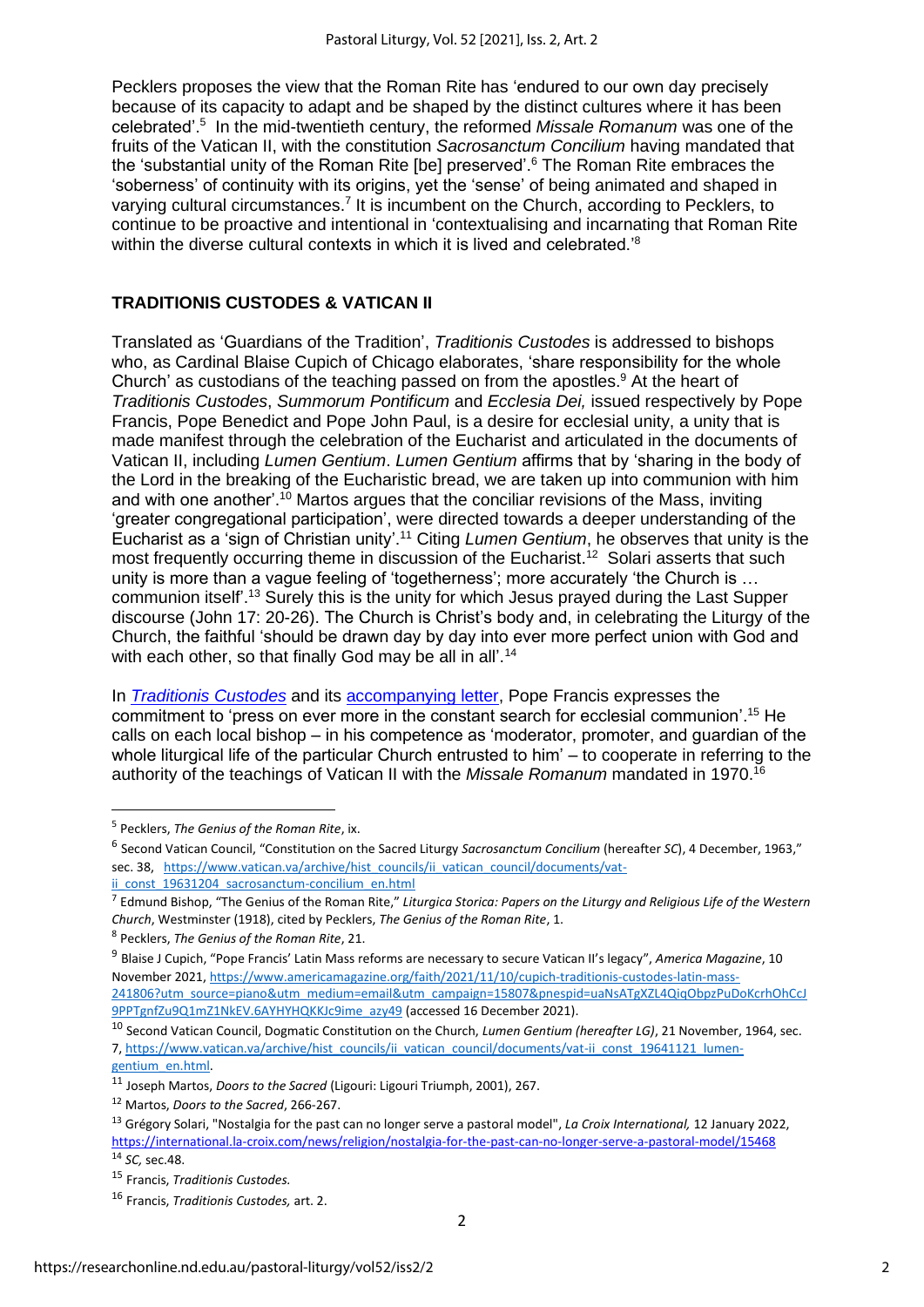Significantly, the Pope expresses concern at the lack of unity expressed through the 'rejection not only of the liturgical reform, but of the Vatican Council II itself'.<sup>17</sup> Indeed, in 1976, this desire for unity was also fostered by Pope Paul VI in addressing newly appointed cardinals. Pope Paul called upon all Catholic communities 'to celebrate the renewed Liturgy in dignity and fervour', as people who are *'congregavit nos in unum Christi amor'.*<sup>18</sup> Paul VI made clear the parallel between the promulgation of the Mass of Trent and that of Vatican II. He iterated that the 'new *Ordo Missae* is certainly not left to the discretion of priests or faithful ... [it] was promulgated to replace the old, after mature deliberation, following the requests of the Second Vatican Council. Not unlike our holy predecessor Pius V had made the reformed Missal obligatory under his authority, following the Council of Trent'.<sup>19</sup>

*Traditionis Custodes* places certain restrictions on how and where the pre-Vatican Mass may be celebrated. The directive also places some limits on who may preside at a Tridentine Mass. As custodians of the tradition, local bishops will seek to uphold the ecclesial unity requested by *Traditionis Custodes.* As shepherds they will continue to tend to the people of God in their care – to lead, guide and form them in all their diversity. *Traditionis Custodes*  allows for the provision of the Tridentine Mass for existing congregations, with the strongest proviso that these groups do not deny the 'validity and the legitimacy of the liturgical reform, dictated by Vatican Council II'.<sup>20</sup> However, bishops are 'not to authorise the establishment of new groups'.<sup>21</sup> Most critical is the choice of priest who requires authorisation from the local bishop and then, as the bishop's delegate, has responsibility for the congregation. (For newly ordained priests, the diocesan bishop will need to seek approval from the Holy See). The *motu proprio* states that not only should the priest be competent in Latin and the rubrics of the preconciliar Mass, he must also 'be animated by a lively pastoral charity and by a sense of ecclesial communion' and give priority to 'the pastoral and spiritual care of the faithful'.<sup>22</sup> The issue of formation of clergy was further elaborated by the Congregation for Divine Worship and the Discipline of the Sacraments in the *[responsa ad](https://www.vatican.va/roman_curia/congregations/ccdds/documents/rc_con_ccdds_doc_20211204_responsa-ad-dubia-tradizionis-custodes_en.html) dubia* issued to bishops in November 2021. Formateurs are encouraged to accompany seminarians towards 'understanding and experiencing … the richness of the liturgical reform … [which] … has enhanced every element of the Roman Rite and has fostered … the full, conscious and active participation of the entire People of God in the liturgy'.<sup>23</sup> Clearly the pre-Vatican II Mass may not replace other parish liturgies, nor may it be advertised.<sup>24</sup> In the letter accompanying the *motu proprio*, Pope Francis expects that dioceses will 'return in due time to the Roman Rite promulgated by Saints Paul VI and John Paul II'.<sup>25</sup>

While the three popes – Paul VI, John Paul II, Benedict XVI – have successively made concessions with regard to the use of the Tridentine Mass, in order to achieve unity, *Traditionis Custodes* is more urgent in its insistence on remaining true to the teaching of the council. <sup>26</sup> In the first article of *Traditionis Custodes*, Pope Francis' unequivocally states that the Missals promulgated by Popes Paul and John Paul II are the singular form of the Roman

<sup>17</sup> Francis, *Letter of the Holy Father Francis to the bishops of the whole world, that accompanies the apostolic letter motu proprio data "Traditionis Custodes",* Vatican website, July 16, 2021,

<https://www.vatican.va/content/francesco/en/letters/2021/documents/20210716-lettera-vescovi-liturgia.html>

<sup>&</sup>lt;sup>18</sup> Paul VI, Secret Consistory of the Holy Father Paul VI for the Appointment of Twenty Cardinals, Speech, Vatican website, 24 May, 1976, sec. 2a, [https://www.vatican.va/content/paul-vi/it/speeches/1976/documents/hf\\_p-](https://www.vatican.va/content/paul-vi/it/speeches/1976/documents/hf_p-vi_spe_19760524_concistoro.html)

[vi\\_spe\\_19760524\\_concistoro.html](https://www.vatican.va/content/paul-vi/it/speeches/1976/documents/hf_p-vi_spe_19760524_concistoro.html)

<sup>19</sup> Paul VI, *Secret Consistory of the Holy Father Paul VI for the Appointment of Twenty Cardinals,* sec. 2a

<sup>20</sup> Francis, *Traditionis Custodes,* art. 3 #1.

<sup>21</sup> Francis, *Traditionis Custodes,* art. 6.

<sup>22</sup> Francis, *Traditionis Custodes,* art. 4.

<sup>23</sup> Congregation for Divine Worship and the Discipline of the Sacraments, *On certain provisions of the Apostolic Letter Traditionis Custodes issued "Motu Proprio" by the Supreme Pontiff Francis*, Responsa to Dubia, Vatican website, 18 November 2021. <https://press.vatican.va/content/salastampa/it/bollettino/pubblico/2021/12/18/0860/01814.html#ing>

<sup>24</sup> The *responsa ad dubia* clarifies circumstances in which the Tridentine Mass may be celebrated in parish churches.

<sup>25</sup> Francis, *Letter of the Holy Father Francis to the bishops of the whole world.*

<sup>&</sup>lt;sup>26</sup> The respective statements of John Paul II and Benedict were especially prompted by the desire and hope for unity with followers of Monsignor Marcel LeFevre.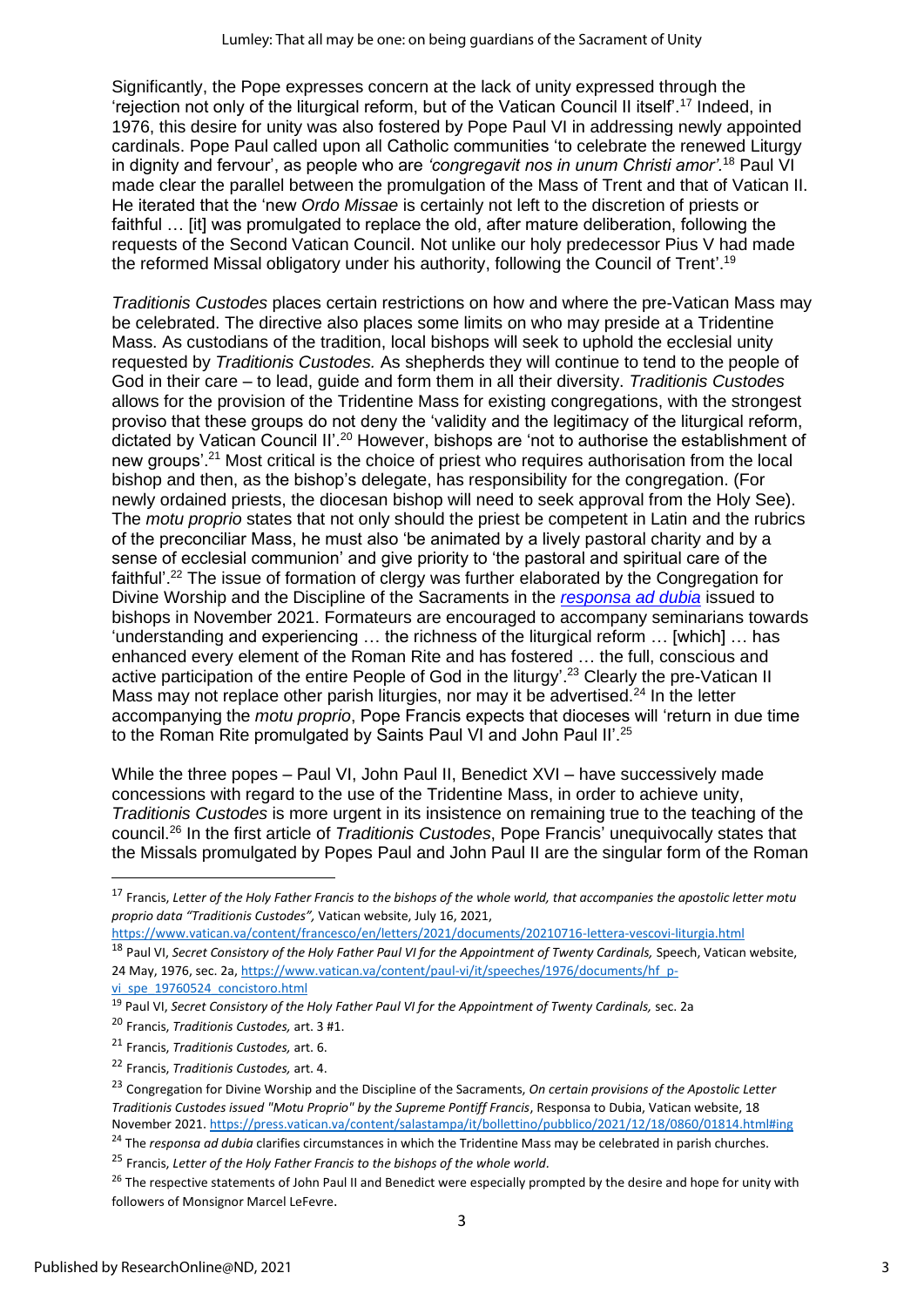Rite. This contrasts with the pronouncement of Pope Benedict in *Summorum Pontificum.*  Pope Benedict names the Missal of 1970 the 'ordinary form' and also allows for the 1962 Missal as an 'extraordinary expression of the same *lex orandi* of the Church and duly honoured for its venerable and ancient usage'.<sup>27</sup> Over several centuries, this axiom of *lex orandi lex credendi* – as we pray, so we believe – has been used. The symbols, actions, words, song, gestures and art of the liturgy cannot but reflect the beliefs of those gathered in celebration. This alignment of prayer and belief is central to the gathering of the people of God in the Eucharist and is underscored in *Traditionis Custodes.* Similarly, to reject the post-Vatican II Mass is to reject the authority of the council and break communion with the Church.

*Traditiones Custodes* refers to all the council's reforms of the liturgy, not just the change to the vernacular from Latin. The changes made in the Mass, in accordance with *Sacrosanctum Concilium* were to assist the faithful to participate devoutly and actively and to more clearly reveal the 'intrinsic nature and purpose' of the 'several parts' of the liturgy as well as 'the connection between them'.<sup>28</sup> Furthermore, through a 'good understanding of the rites and prayers' the faithful should be able to participate in the liturgy 'conscious of what they are doing, with devotion and full collaboration'.<sup>29</sup> Interestingly, Martos suggests that pastoral necessity was not the only reason.<sup>30</sup> Throughout the twentieth century liturgical scholars had been drawing on patristic and scriptural sources, in seeking a continuity with earlier forms of celebrating the Eucharist and expanding on the scholastic and Tridentine understanding. It became apparent that although the Tridentine Mass had been 'firmly fixed' for four centuries, from earliest times the Roman Rite had seen many other adaptations. It was discovered that the Eucharist had been celebrated in languages other than Latin and that in the early Church lay people had taken on 'an active role in Eucharistic worship'.<sup>31</sup> Martos reflects that the fruit of these findings, was some 'modest' reform in the decade preceding the Council.<sup>32</sup>

It is worth noting that the Latin language, of itself, is not the issue. In the Roman Rite, Latin is the original 'ur-text', from which each successive *editio typica* of the *Missale Romanum (*including the post-Vatican II Missals) is translated. 33, 34 While *Sacrosanctum Concilium* notes the 'great advantage to the people' of using their own language in the liturgy, it also encourages the continued use of Latin and proposes that 'the faithful may also be able to say or to sing together in Latin those parts of the Ordinary of the Mass which pertain to them'. <sup>35, 36</sup> There is, therefore, scope for selective use of sung Latin in parish masses, for example in the Gloria, the Lamb of God (Agnus Dei) or other chants. At the same time, an especially pastoral section of *Sacrosanctum Concilium* teaches that the Church 'earnestly desires' that the faithful 'should not be there as strangers or silent spectators'.<sup>37</sup> Further, Christ's faithful are to be led to a 'good understanding of the rites and prayers' and 'be instructed by God's word'.<sup>38</sup> *Traditionis Custodes* mandates that readings in all Masses are to be proclaimed in the vernacular, 'using translations of the Sacred Scripture approved for

<sup>&</sup>lt;sup>27</sup> Benedict XVI, Summorum Pontificum, Motu proprio, Vatican website, July 7, 2007, art. 1, [https://www.vatican.va/content/benedict-xvi/en/motu\\_proprio/documents/hf\\_ben-xvi\\_motu](https://www.vatican.va/content/benedict-xvi/en/motu_proprio/documents/hf_ben-xvi_motu-proprio_20070707_summorum-pontificum.html)[proprio\\_20070707\\_summorum-pontificum.html.](https://www.vatican.va/content/benedict-xvi/en/motu_proprio/documents/hf_ben-xvi_motu-proprio_20070707_summorum-pontificum.html)

<sup>28</sup> *SC,* sec.50.

<sup>29</sup> *SC,* sec.48.

<sup>30</sup> Martos, *Doors to the Sacred*, 262.

<sup>31</sup> Martos, *Doors to the Sacred*, 260.

<sup>32</sup> Martos, *Doors to the Sacred*, 260.

<sup>33</sup> Pecklers, *The Genius of the Roman Rite*, 49.

<sup>34</sup> James T. Keane, "Explainer: What is the history of the Latin Mass?", *America Magazine,* 16 July 2021, [https://www.americamagazine.org/faith/2021/07/16/latin-mass-pope-francis-restrict-summorum-pontificium-benedict-](https://www.americamagazine.org/faith/2021/07/16/latin-mass-pope-francis-restrict-summorum-pontificium-benedict-241060?fbclid=IwAR1Q0NC2aEvl2sYZke2La3lox5zoWHOTh_bYlmnxNhSEaWqLLYQMdNWegb4)[241060?fbclid=IwAR1Q0NC2aEvl2sYZke2La3lox5zoWHOTh\\_bYlmnxNhSEaWqLLYQMdNWegb4](https://www.americamagazine.org/faith/2021/07/16/latin-mass-pope-francis-restrict-summorum-pontificium-benedict-241060?fbclid=IwAR1Q0NC2aEvl2sYZke2La3lox5zoWHOTh_bYlmnxNhSEaWqLLYQMdNWegb4) <sup>35</sup> *SC,* sec.36 #2.

<sup>36</sup> *SC,* sec.54.

<sup>37</sup> *SC,* sec.48.

<sup>38</sup> *SC,* sec.48.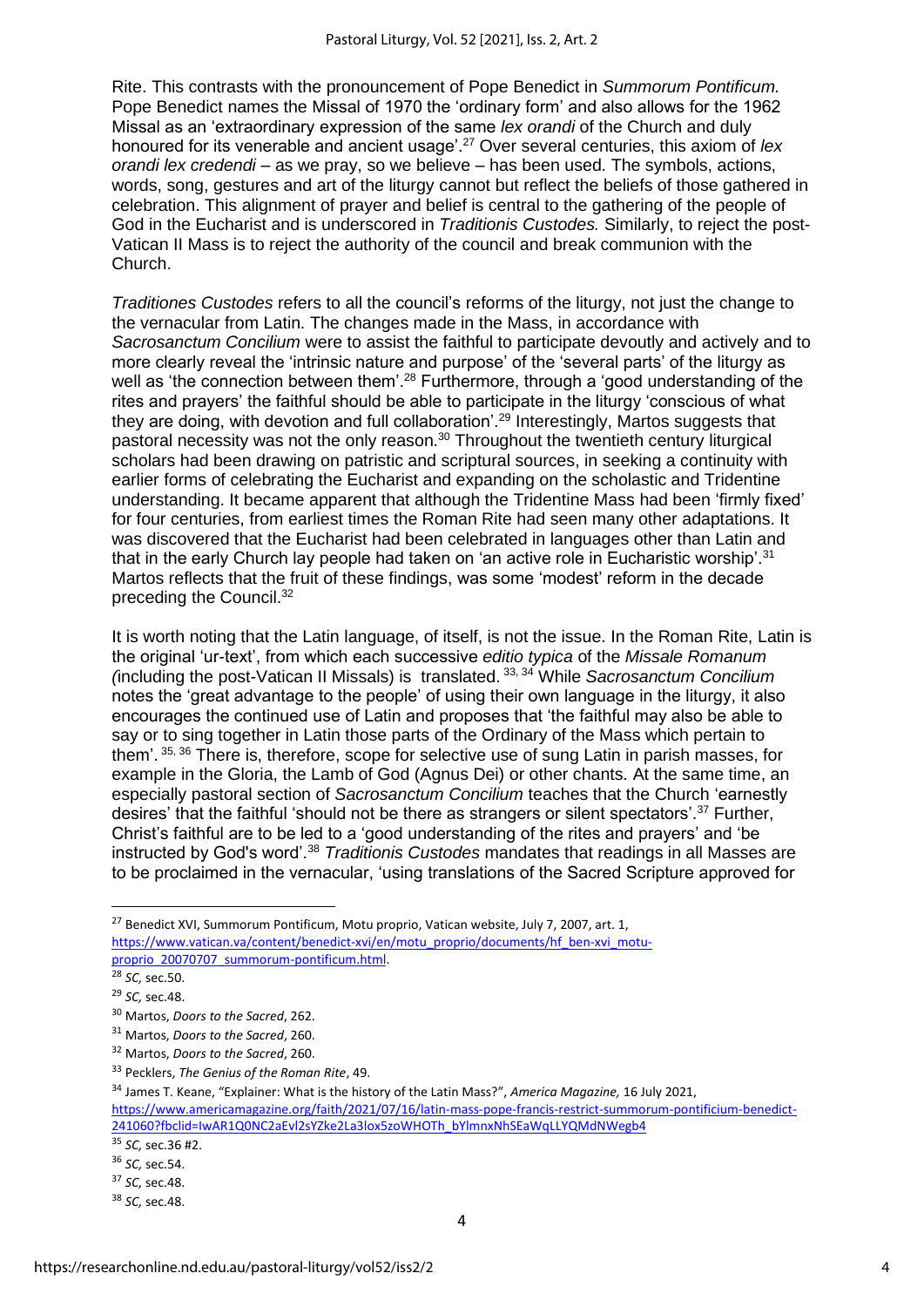liturgical use'.<sup>39</sup> Solari emphasises the importance for the Church to listen to the Word so that it 'becomes' Church: it is actually God's Word that is actively bringing the Church into unity.<sup>40</sup>

#### **TRIDENTINE MASS CONGREGATIONS**

Those who gather for the Tridentine Mass are a diverse group, with varying backgrounds and political orientation, according to Daniel McGlone who regularly attends a pre-Vatican II Mass in Ballarat.<sup>41</sup> Many may be seeking a deeper and more reverent way of praying or 'the extraordinary mysticism that the Catholic tradition had to offer'.<sup>42</sup> Pope Benedict, in his 2007 letter accompanying the *motu proprio, Summorum Pontificum*, refers to the younger generations who 'have discovered [the Tridentine Mass], felt its attraction and found in it a form of encounter ... particularly suited to them'.<sup>43</sup> McGlone concurs, and mentions the high number of young families who are part of the Latin Mass congregation he attends.<sup>44</sup> Predictably, congregations also include older baby boomers or those who lived through World War II, for whom the Tridentine rite was their earliest memory of the Mass. It was from a sense of compassion for older Catholics that Pope Paul VI issued the 1971 Instruction that 'provided for the celebration of Mass in the ancient form, with the authorisation of the ordinary, only for elderly or sick priests' who pray the Mass without others in attendance.<sup>45</sup> Since the promulgation of the reformed Missal in 1970 Catholics will have shared an enormous range of liturgical experiences. Frequently renewal was implemented with great enthusiasm, creativity and attempts at encouraging participation, however some of the faithful have looked for an alternative in the pre-Vatican II Mass.

### **PASTORAL CONSIDERATIONS**

Commonly heard criticisms of post-Vatican II Eucharistic celebrations are lack of reverence, wordiness, lack of quality music and over-enthusiastic flourishes. Unsurprisingly Pope Francis, in continuity with his predecessor, is critical of the 'abuses in the celebration of the liturgy' and calls for bishops to 'be vigilant in ensuring that every liturgy be celebrated with decorum and fidelity … without the eccentricities that can easily degenerate'.<sup>46</sup> Pecklers has surveyed some of the issues which hinder proper celebration of the Eucharist. He identifies some key focus areas, in particular greater attention to the transcendent in the liturgy.<sup>47</sup> Pecklers is at pains to emphasise that 'the conciliar principle of full, active and conscious liturgical participation' and attention to 'a sense of mystery within worship' are not 'mutually exclusive.<sup>48</sup> He calls for increased focus on: liturgical formation; appropriate balance between immanence and transcendence; attention to the non-verbal, and attention to 'the custody of words'.<sup>49</sup>

Pecklers echoes the oft-heard lament that, immediately after Vatican II, there was insufficient catechesis on the reformed Mass, which sometimes led to well-meaning but inappropriate innovations.<sup>50</sup> Writing during the advent of the third *editio typica*, Pecklers refers to the

<sup>39</sup> Francis, *Traditionis Custodes,* Art. 3.

<sup>40</sup> Solari, "Nostalgia for the past can no longer serve a pastoral model".

<sup>41</sup> Daniel McGlone, "In Defence of the Traditional Latin Mass", *The Tablet*, July 22, 2021, [https://www.thetablet.co.uk/blogs/1/1830/in-defence-of-the-traditional-latin-mass.](https://www.thetablet.co.uk/blogs/1/1830/in-defence-of-the-traditional-latin-mass)

<sup>&</sup>lt;sup>42</sup> McGlone, "In Defence of the Traditional Latin Mass".

<sup>43</sup> Benedict XVI, *Letter of His Holiness Benedict XVI to the bishops on the occasion of the apostolic letter motu proprio data "Summorum Pontificum",* Vatican website, July 7, 2007, [https://www.vatican.va/content/benedict](https://www.vatican.va/content/benedict-xvi/en/letters/2007/documents/hf_ben-xvi_let_20070707_lettera-vescovi.html)[xvi/en/letters/2007/documents/hf\\_ben-xvi\\_let\\_20070707\\_lettera-vescovi.html](https://www.vatican.va/content/benedict-xvi/en/letters/2007/documents/hf_ben-xvi_let_20070707_lettera-vescovi.html)

<sup>44</sup> McGlone, "In Defence of the Traditional Latin Mass".

<sup>45</sup> Paul VI, *Secret Consistory of the Holy Father Paul VI for the Appointment of Twenty Cardinals,* sec. 2a

<sup>46</sup> Francis, *Letter of the Holy Father Francis to the bishops of the whole world.*

<sup>47</sup> Pecklers, *The Genius of the Roman Rite*, 42.

<sup>48</sup> Pecklers, *The Genius of the Roman Rite*, 43.

<sup>49</sup> Pecklers, *The Genius of the Roman Rite*, 43.

<sup>50</sup> Pecklers, *The Genius of the Roman Rite*, 42-44.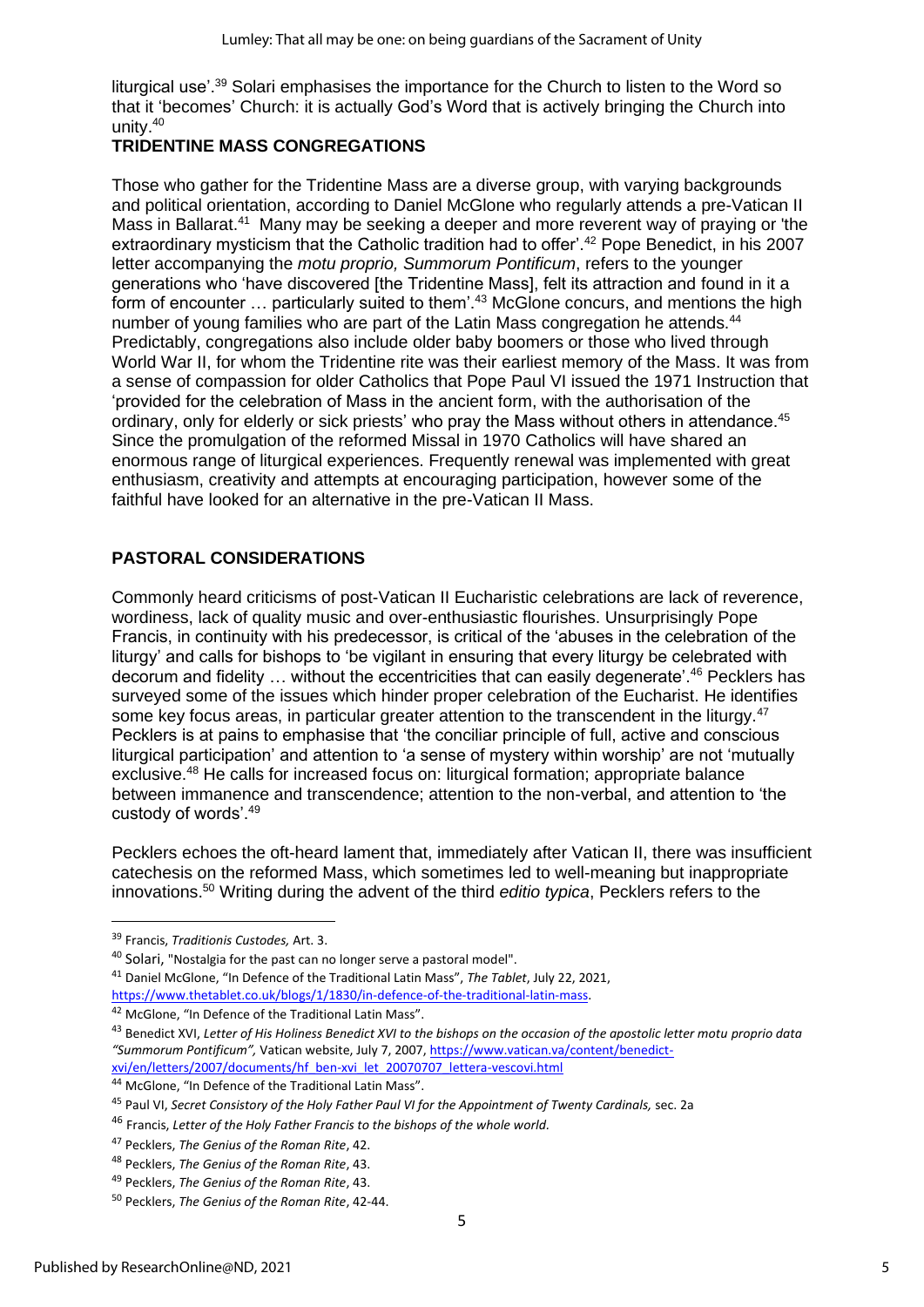publication of excellent new catechetical resources.<sup>51</sup> In reality, many (both clergy and laity) were disaffected by the 2002 *Missale Romanum* and/or the process of translation, and consequently eschewed catechetical opportunities and, tragically, another chance for liturgical catechesis and formation could not be fully exploited.<sup>52</sup> Pecklers stresses the imperative of more and deeper formation – not only about the new Missal and its translation, but the 'ecclesiological and missiological dimension' of the Vatican II liturgy and 'what our liturgical participation actually demands of us if we take it seriously'.<sup>53</sup> Has Pope Francis offered yet another opportunity? In a letter to the clergy of Melbourne, Archbishop Peter Comensoli invited them to examine their consciences and 'use this moment to better exercise the *ars celebrandi*' and refresh their 'conformity to the third typical edition of the *Missale Romanum'*. <sup>54</sup> While addressed to clergy, it could also be a call to all God's people to grow in understanding of celebrating and living according to the mission and ecclesiology taught through Vatican II.

As with his predecessors, Francis is sensitive to the pastoral needs of Catholics who are attached to more traditional prayer forms. Hence the provision to continue, with appropriate guidance from clergy. Another source of nourishment for those faithful who are attracted to a more traditional form of prayer, may be popular devotions. The use of popular devotions is 'warmly commended' according to Sacrosanctum Concilium, 'provided they accord with the laws and norms of the Church<sup>'.55</sup> Devotions such as the rosary – which may even be recited in Latin – may be easily facilitated in parishes without making additional demands on clergy. Adoration and Benediction are already on offer in many parishes and may 'provide for the good of those who are rooted in the previous form of celebration' but who are not rejecting the reforms of Vatican II.<sup>56</sup> Parish priests may enlist the assistance of a deacon for Benediction – and, where possible, even a small choir to lead the chants.

#### **A PILGRIM PEOPLE**

*Traditionis Custodes*, Guardians of the Tradition: the *motu proprio* is directed to 'the bishops in communion with the Bishop of Rome'.<sup>57</sup> Might it be considered, additionally, as a new challenge to the people of God throughout the world – to be taken on in the spirit of humility that Pope Francis demands of the Church? Father Tom Elich, Director of Liturgy Brisbane, calls for renewed opportunities for the people of God 'to understand the Vatican Council reforms and to experience the liturgy in its power'.<sup>58</sup> Likewise, Cardinal Cupich notes that Pope Francis is calling on all Catholics to recognise the 'authentic actions of the Holy Spirit' in the work of the council and to recognise that this work of the Spirit is 'in continuity with the tradition of the Church'.<sup>59</sup> The Australian Church, on its interweaving synodal and Plenary Council pathways, continues to listen for the Holy Spirit 'who alone can lead us to the place where God wants us to be' and who helps the faithful seek with more 'intentionality' the unity that only God can bring about.<sup>60, 61</sup>

<sup>51</sup> Pecklers, *The Genius of the Roman Rite*, 110-113.

<sup>&</sup>lt;sup>52</sup> This was author's observation of commentary and anecdotes from colleagues as well as parish and other contacts in the context of the new translation of the Roman Missal in Australia, 2011.

<sup>53</sup> Pecklers, *The Genius of the Roman Rite*, 44.

<sup>54</sup> Peter Comensoli, "To Bishops, Priests and Deacons of the Archdiocese of Melbourne", Letter, *News & Stories, Catholic Archdiocese of Melbourne*, July 17, 2021[, https://melbournecatholic.org/news/in-search-of-ecclesial-communion-pope](https://melbournecatholic.org/news/in-search-of-ecclesial-communion-pope-francis-issues-new-apostolic-letter)[francis-issues-new-apostolic-letter](https://melbournecatholic.org/news/in-search-of-ecclesial-communion-pope-francis-issues-new-apostolic-letter)

<sup>55</sup> *SC,* sec.13.

<sup>56</sup> Francis, *Letter of the Holy Father Francis to the bishops of the whole world.*

<sup>57</sup> Francis, *Traditionis Custodes.*

<sup>&</sup>lt;sup>58</sup> Elich, "Celebrating the Traditional Mass", 8.

<sup>&</sup>lt;sup>59</sup> Cupich, "Pope Francis' Latin Mass reforms are necessary to secure Vatican II's legacy".

<sup>60</sup> Coleridge, "Homily at the Launch of Synod 2021-23".

<sup>61</sup> Pecklers, *The Genius of the Roman Rite*, 45.